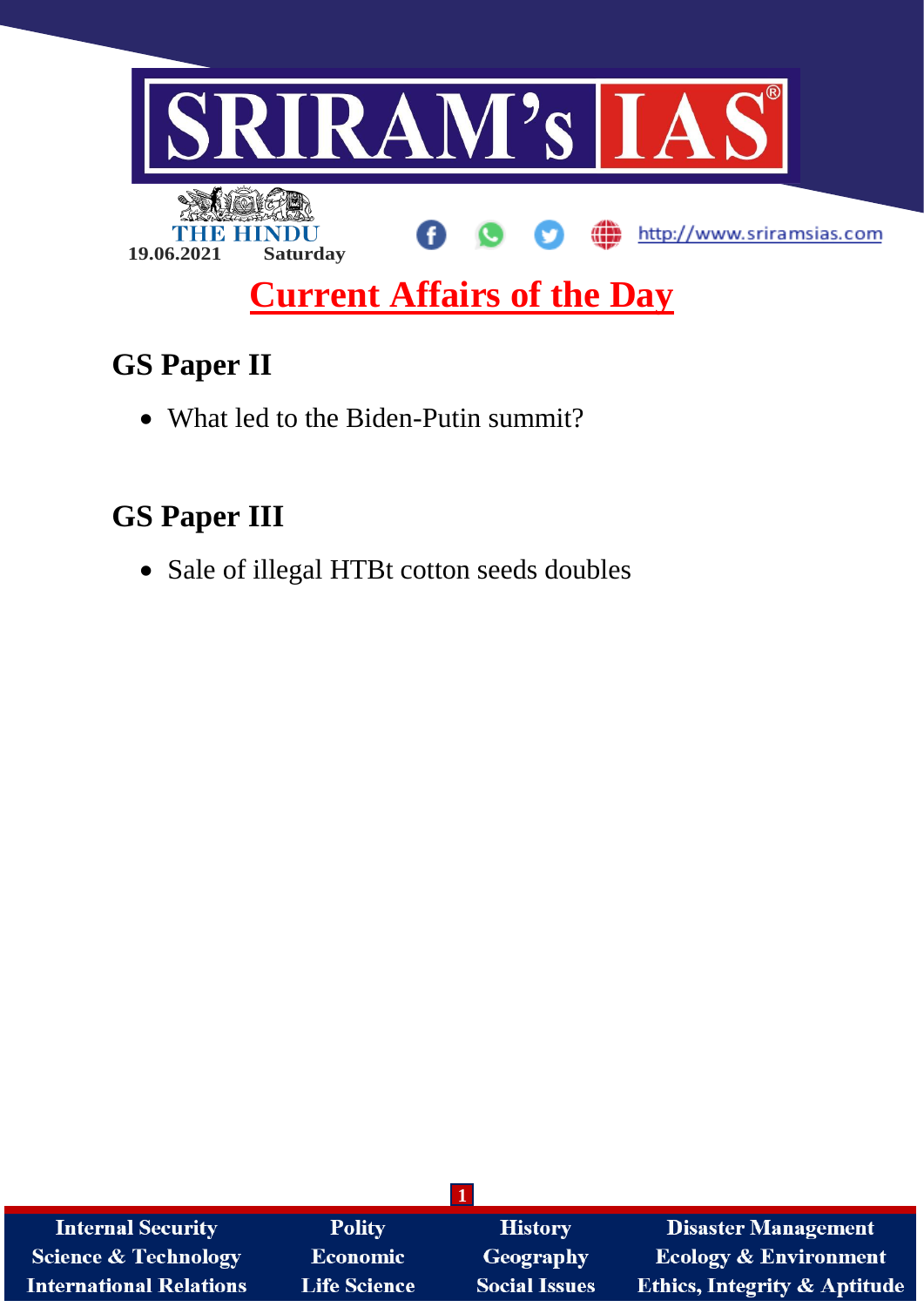

- 1. In the past, when American Presidents visited Europe and met NATO allies, Russia had been their main focus. But this time, when Mr Biden went to Europe, his first foreign trip after becoming the President, the focus was on China — a sign of the emerging shifts in the global power balance.
- 2. Mr Biden held a host of talks with separate blocs in Europe the Group of Seven  $(G7)$ , NATO and the EU — with a focus on strengthening the western alliance.
- 3. The G7 industrialised nations the U.S., the U.K., Germany, France, Italy, Canada and Japan — issued a communiqué slamming China's human rights records.
- 4. Issues such as the detention of Uighurs in Xinjiang, the crackdown on dissent in Hong Kong, growing tensions with Taiwan and the alleged lack of transparency on COVID-19 were all mentioned in the G7 statement.
- 5. The 30-member NATO, whose traditional focus has been on Russia, has also issued a statement in which China has been mentioned multiple times.

NATO members warned against the "systemic challenges to the rules-based international order" emanating from China's rise.

6. The U.S. and the 27-member EU have decided to cooperate more on technology, regulation, industrial development and trade in an attempt to help the West compete better with China. They have also decided to set up a highlevel trade and technology council, which would boost innovation and investment.

### **The China focus**

- 1. This approach is in line with the Biden administration's overall focus on reorienting American foreign policy to deal with the China challenge more effectively.
- 2. Earlier, he called the first summit of Quad countries the U.S., India, Japan and Australia — which decided to boost vaccine production to help other countries.
- 3. At home, the U.S. Congress passed the \$250 billion techs and manufacturing Bill, which would ensure funds for the semiconductor research, design, and manufacturing initiatives. The aim is undoubtedly to counter China.

| <b>Internal Security</b>        | <b>Polity</b>       | <b>History</b>       | <b>Disaster Management</b>              |  |  |  |
|---------------------------------|---------------------|----------------------|-----------------------------------------|--|--|--|
| <b>Science &amp; Technology</b> | Economic            | Geography            | <b>Ecology &amp; Environment</b>        |  |  |  |
| <b>International Relations</b>  | <b>Life Science</b> | <b>Social Issues</b> | <b>Ethics, Integrity &amp; Aptitude</b> |  |  |  |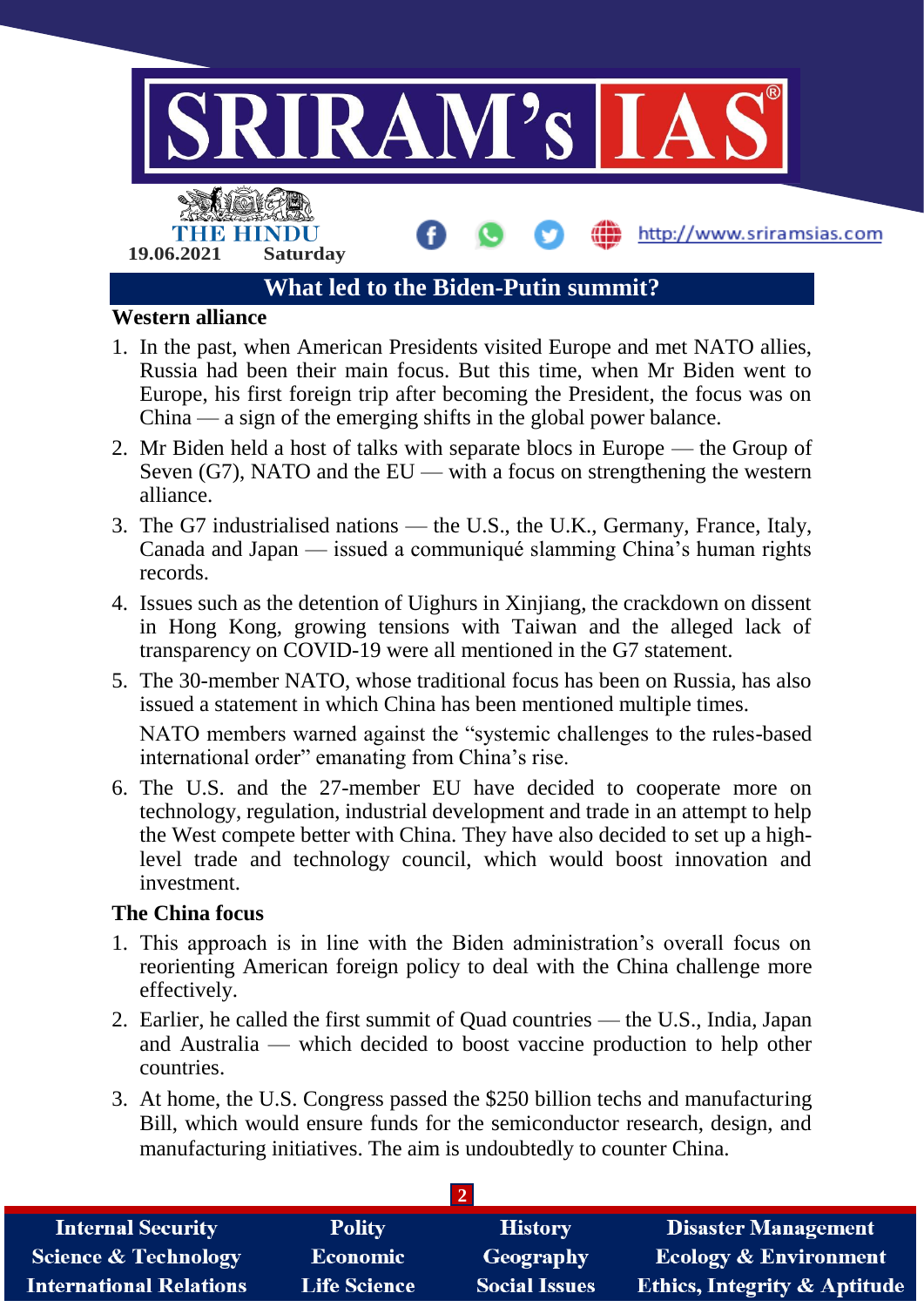

### **Detente with Russia**

- 1. The message from Geneva is that the leaders wanted to establish rules of engagement so that the countries can better address their differences and seek common ground on issues of mutual interest.
- 2. With some predictability in ties with Russia, Mr Biden can strengthen his China-focused foreign policy. And with a less hostile America, Mr Putin can retain Russian influence in the country's backyard.

It's too early to see any meaningful change in Russia-U.S. relations. But the Geneva summit suggests that policymakers in Washington have at least started thinking of Russia as a secondary challenge that needs to be tackled diplomatically, not only through coercion if the U.S. wants to take on a rising China.

### **Sale of illegal HTBt cotton seeds doubles**

- 1. The illegal cultivation of herbicide-tolerant (HT) Bt cotton has seen a huge jump this year, with seed manufacturers claiming that the sale of illegal seed packets has more than doubled from 30 lakh last year to 75 lakh this year.
- 2. Industry lobbies have written to the Agriculture Ministry, demanding that action be taken to stop such sales and punish offenders, noting that cultivation of the genetically modified cotton variant has serious environmental and economic consequences.
- 3. However, a senior official at the Ministry said it was up to the State governments to enforce the policy.
- 4. This comes even as activists from the Shetkari Sangathan have stepped up the reach of their civil disobedience movement to demand the legalisation of HTBt cotton by encouraging farmers to plant the seeds in violation of government regulations.

#### **Bt cotton**

1. Bt cotton is the only transgenic crop that has been approved by the Centre for commercial cultivation in India. It has been genetically modified to produce an insecticide to combat the cotton bollworm, a common pest.

| <b>Internal Security</b>        | <b>Polity</b>       | <b>History</b>       | <b>Disaster Management</b>              |
|---------------------------------|---------------------|----------------------|-----------------------------------------|
| <b>Science &amp; Technology</b> | <b>Economic</b>     | Geography            | <b>Ecology &amp; Environment</b>        |
| <b>International Relations</b>  | <b>Life Science</b> | <b>Social Issues</b> | <b>Ethics, Integrity &amp; Aptitude</b> |